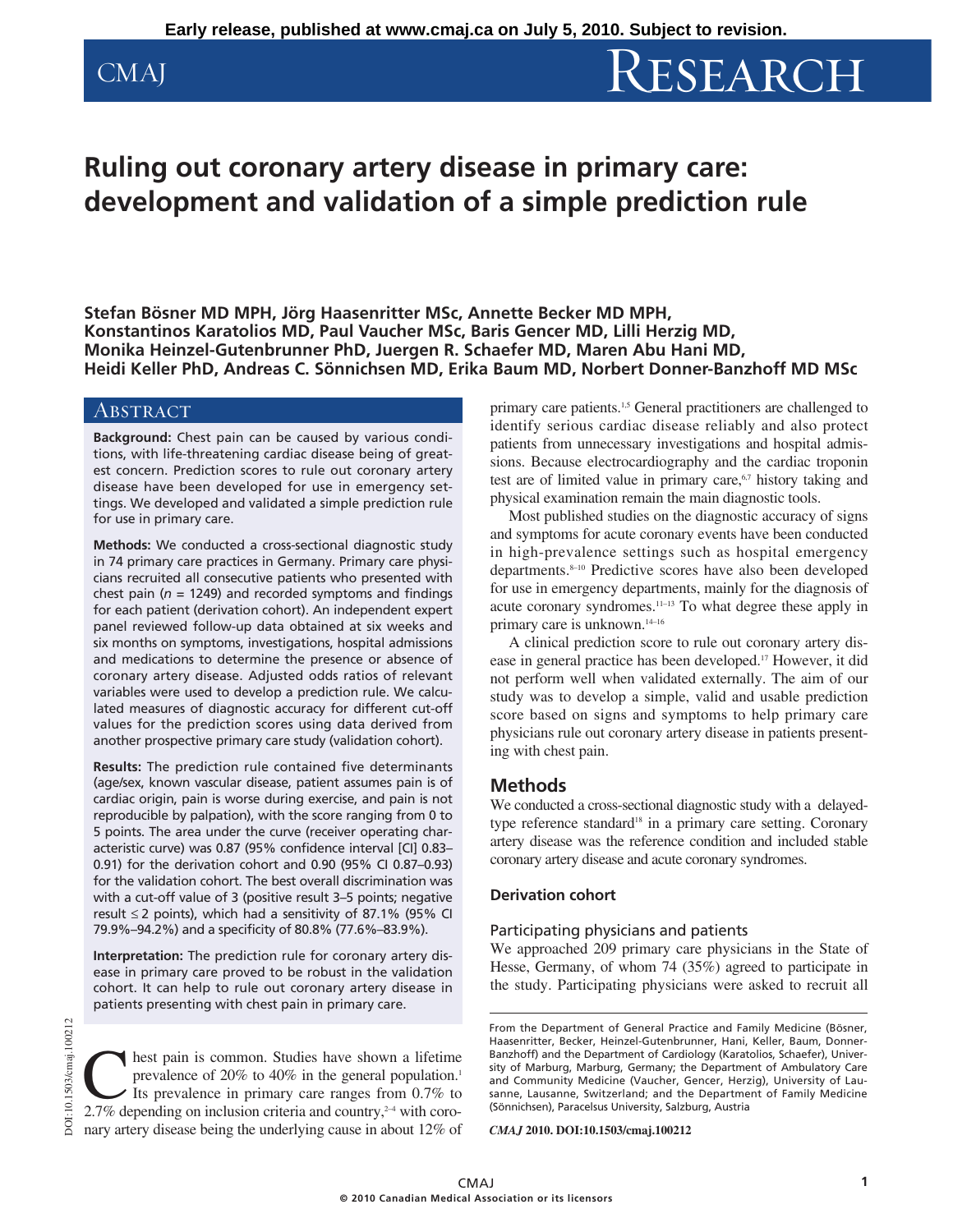patients who had chest pain that was either the reason for the consultation or was described by the patient during the consultation when asked by the physician. The recruitment period lasted 12 weeks for each practice and for logistical reasons was staggered in four waves between October 2005 and July 2006.

Every patient above 35 years of age with pain localized on the anterior chest wall in the area between the clavicles, the lower costal margins and the posterior axillary lines was to be included. Patients whose chest pain had subsided for more than one month, whose chest pain had been investigated already or who saw their physician for follow-up of their chest pain were excluded.

#### Data collection

Primary care providers took a standardized history and performed a physical examination using a report form that had been pilot tested and modified accordingly. Patients were contacted by phone six weeks and six months after the index consultation. Study assistants blinded to the results of the index tests asked about the course of the patient's chest pain and treatments, including hospital admissions and medications. Random audits were performed by the study assistants by searching routine documentation of participating practices to identify cases of chest pain not included in the study.

#### Reference standard

A reference panel of one cardiologist, one primary care physician and one research staff member of the Department of General Practice at the University of Marburg reviewed baseline and follow-up data for every patient. The panel decided on whether coronary artery disease was present or absent at the time of the index consultation (delayed-type reference standard<sup>18</sup>). It based its decision on all of the results available after the follow-up period (index questionnaire, the attending physician's provisional diagnosis, coronary angiography, if available, and results of noninvasive tests such as electrocardiography, exercise test and echocardiography). This design is based on the assumption that serious diseases such as coronary artery disease would manifest themselves within the mentioned period. A diagnosis of coronary artery disease was based on recommendations from the German Program for Disease Management Guidelines.19

#### Statistical analysis

For the univariable analysis, we calculated the sensitivity, specificity, positive and negative predictive values, positive and negative likelihood ratios, and diagnostic odds ratio for each item covered by the case report form. To arrive at a smaller subset of criteria, we selected index-test items that had a *p* value of less than 0.05 and likelihood ratios indicating at least moderate diagnostic accuracy (a positive likelihood ratio greater than 2 or a negative ratio less than 0.5). Those items were included as independent variables in the multivariable logistic regression analysis. The dependent variable was coronary artery disease.

We used the variables found to be significant in the multivariable analysis to build an initial score. The odds of having coronary artery disease was compared between patients with and without each risk factor by calculating odds ratios (ORs) with 95% confidence intervals (CIs). We used the regression coefficient rounded to the next integer as a weighting factor for the different variables and calculated the area under the curve (receiver operating characteristic curve). To derive the best possible user-friendly version of the score, we used a backward stepwise procedure to exclude different variables and analyzed whether this would lead to a reduction of the area under the curve.<sup>20</sup>

In a sensitivity analysis, we simplified the preduction rule by excluding contributing variables through stepwise reduction. The guiding principle of this process was to prevent significant changes in the area under the curve and the false negative rate.

The final prediction rule consisted of five variables (including one compound variable). The prognostic ability of the prediction rule to discriminate between patients with and without coronary artery disease was assessed by analyzing the area under the curve. We calculated measures of diagnostic accuracy (sensitivity, specificity, likelihood ratios and predictive values) for different cut-off points of the prediction scores.

Additional details of the methodology appear in Appendix 1 (available at www.cmaj.ca/cgi/content/full/cmaj.100212/DC1).

| <b>Table 1:</b> Characteristics of patients and primary care<br>physicians in the derivation and validation cohorts |                      |                          |  |  |
|---------------------------------------------------------------------------------------------------------------------|----------------------|--------------------------|--|--|
|                                                                                                                     |                      | No. (%) of participants* |  |  |
| Characteristic                                                                                                      | Derivation<br>cohort | Validation<br>cohort     |  |  |
| <b>Patients</b>                                                                                                     | $n = 1249$           | $n = 672$                |  |  |
| Age, yr                                                                                                             |                      |                          |  |  |
| Mean (SD)                                                                                                           | 59 (13.9)            | 55 (19.3)                |  |  |
| Range                                                                                                               | $35 - 93$            | $12 - 95$                |  |  |
| Male sex                                                                                                            | 701 (56.1)           | 352 (52.4)               |  |  |
| Patient new to practice                                                                                             | 101<br>(8.1)         | (9.8)<br>66              |  |  |
| Chest pain was reason for<br>consultation                                                                           | 1092 (87.4)          | 355 (52.8)               |  |  |
| Chest pain was described at time<br>of consultation                                                                 | 660 (52.8)           | 316 (47.0)               |  |  |
| Known cardiovascular disease                                                                                        | 183 (14.7)           | 94 (14.0)                |  |  |
| <b>Physicians</b>                                                                                                   | $n = 74$             | $n = 58$ t               |  |  |
| Age, yr                                                                                                             |                      |                          |  |  |
| Mean (SD)                                                                                                           | 49 (6.8)             | 47(6.3)                  |  |  |
| Range                                                                                                               | $33 - 64$            | $34 - 57$                |  |  |
| Male sex                                                                                                            | 48 (64.9)            | 50 (86.2)                |  |  |
| Urban practice location                                                                                             | 47 (63.5)            | 36 (62.1)                |  |  |
| No. of years in private practice                                                                                    |                      |                          |  |  |
| Mean (SD)                                                                                                           | 12.7(8.1)            | 12.2(7.2)                |  |  |
| Range                                                                                                               | $1 - 28$             | $1 - 24$                 |  |  |

Note: SD = standard deviation.

\*Unless stated otherwise.

†Supervised residents (*n* = 6) from the academic outpatient department were not included in this description. Residents attended to 26 patients. Five of the six residents were women; all were below 40 years of age and had less than 10 years of experience.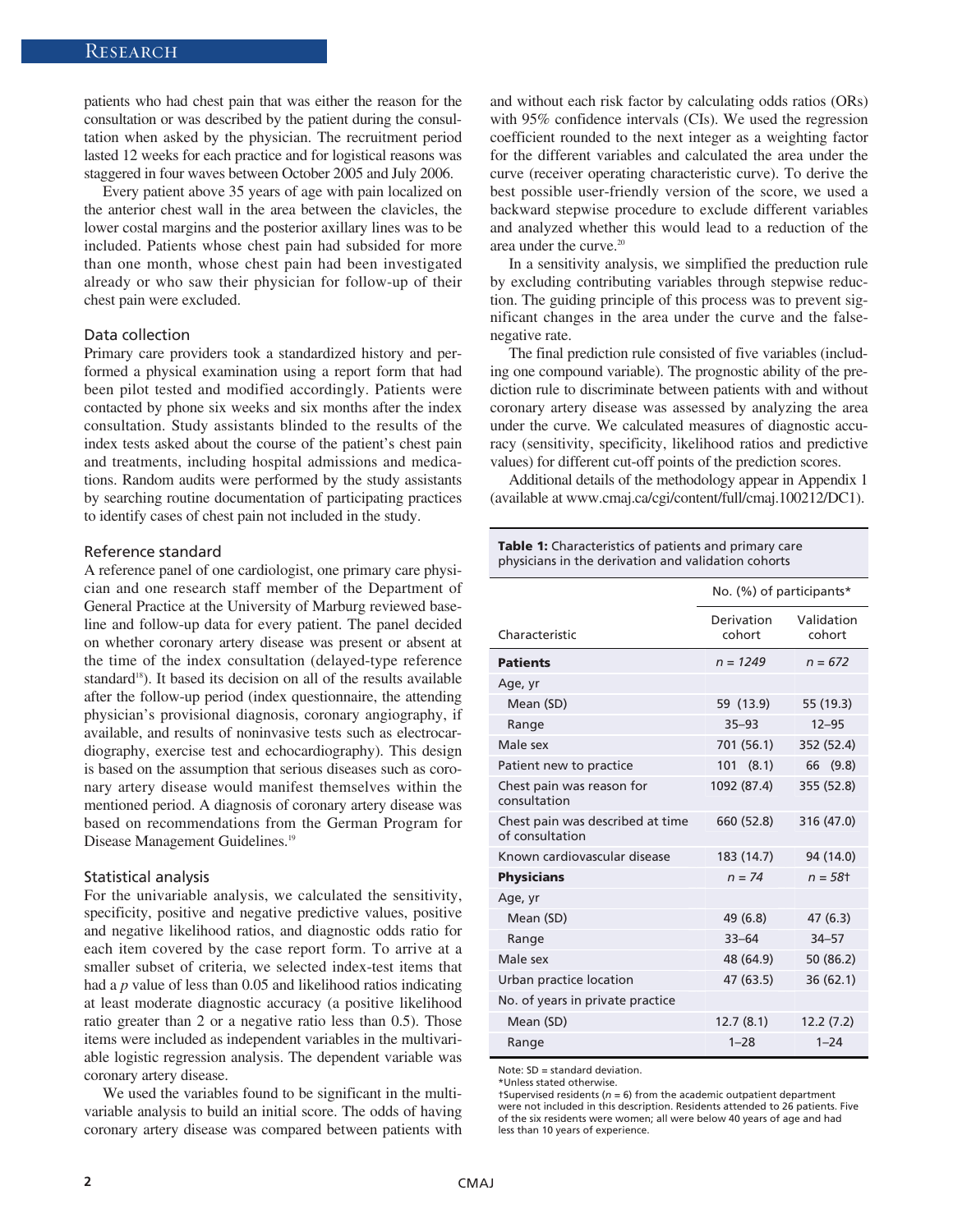#### **Validation cohort**

We performed external validation of the prediction rule using data from the TOPIC (Thoracic Pain in Community) study, a multicentre clinical study involving primary care patients with chest pain.<sup>5</sup> Patients in that study were recruited between March and June 2001 by general practitioners in 58 independent urban and rural practices and one primary care outpatient clinic in western Switzerland. Physicians consecutively enrolled all patients over 16 years of age who reported chest pain during their visits. The presence of chest pain was ascertained according to the usual practice of each physician. Additional follow-up information was obtained after 3 and 12 months. All final diagnoses at 12 months' follow-up were retained and grouped into six categories, one of which was coronary artery disease.

Four of the five variables on which our prediction rule is based could be derived directly from the data for the valida-





tion cohort. For the fifth variable (patient assumes pain is of cardiac origin), we used induced anxiety (defined as a positive answer to the question "Are you feeling very worried about your chest pain?") as a proxy variable.

Additional details appear in Appendix 1.

#### **Results**

#### **Derivation cohort**

The majority of participating physicians were male and had practices in urban areas (Table 1). Physicians approached 1355 consecutive patients with chest pain; 106 were excluded (99 refused to participate, and 7 did not meet the inclusion criteria). We obtained data on symptoms and signs for the reamining 1249 patients (Figure 1).

We excluded patients with a history of trauma  $(n = 39)$ , those who dropped out  $(n = 3)$  and those in whom coronary artery disease could not be diagnosed by the reference panel (*n* = 8). Although 60 patients were lost to follow-up (did not answer phone or moved) and 11 died during the follow-up period, enough data were available for them to be included in the final sample. The final sample included 1199 patients for analysis (Figure 1). Of these, 180 (15.0%) were given the reference diagnosis of coronary artery disease by the panel, including 44 (3.7%) with acute coronary syndromes.

#### Development of the prediction rule

Fourteen variables were significantly associated with coronary artery disease in the univariable analysis. Ten of these variables were found to be significant in the multivariable regression analysis and were used to develop the prediction rule (Table 2).

In the sensitivity analysis, we found that the removal of 5 of the 10 variables and weighting of the remaining 5 variables

**Table 2:** Independent variables that contributed to the development of a prediction score to rule out coronary artery disease in primary practice

| Variable                                        | Regression<br>coefficient | Adjusted OR<br>(95% CI) |  |
|-------------------------------------------------|---------------------------|-------------------------|--|
| Age/sex (female $\geq 65$ ,<br>male $\geq$ 55)* | 1.06                      | $2.90(1.47 - 5.71)$     |  |
| Known clinical vascular disease*                | 1.62                      | 5.04 (2.78-9.15)        |  |
| Known heart failuret                            | 1.06                      | $2.88$ $(1.26 - 6.50)$  |  |
| Known diabetes mellitust                        | 0.74                      | $2.10(1.05 - 4.23)$     |  |
| Stinging paint                                  | $-0.72$                   | $0.49$ $(0.26 - 0.93)$  |  |
| Cought                                          | $-2.44$                   | $0.09$ $(0.01 - 0.91)$  |  |
| Localized muscle tensiont                       | $-0.74$                   | $0.48$ $(0.25-0.92)$    |  |
| Pain worse during exercise*                     | 1.48                      | 4.38 (2.36-8.11)        |  |
| Pain not reproducible by<br>palpation*          | 1.15                      | $3.15(1.48-6.73)$       |  |
| Patient assumes pain is of<br>cardiac origin*   | 1.11                      | $3.04$ $(1.45-6.39)$    |  |

\*After sensitivity analysis, these variables contributed equally to the final model of the score.

†These variables were excluded stepwise in the sensitivity analysis because they did not yield additional predictive value for the area under the curve.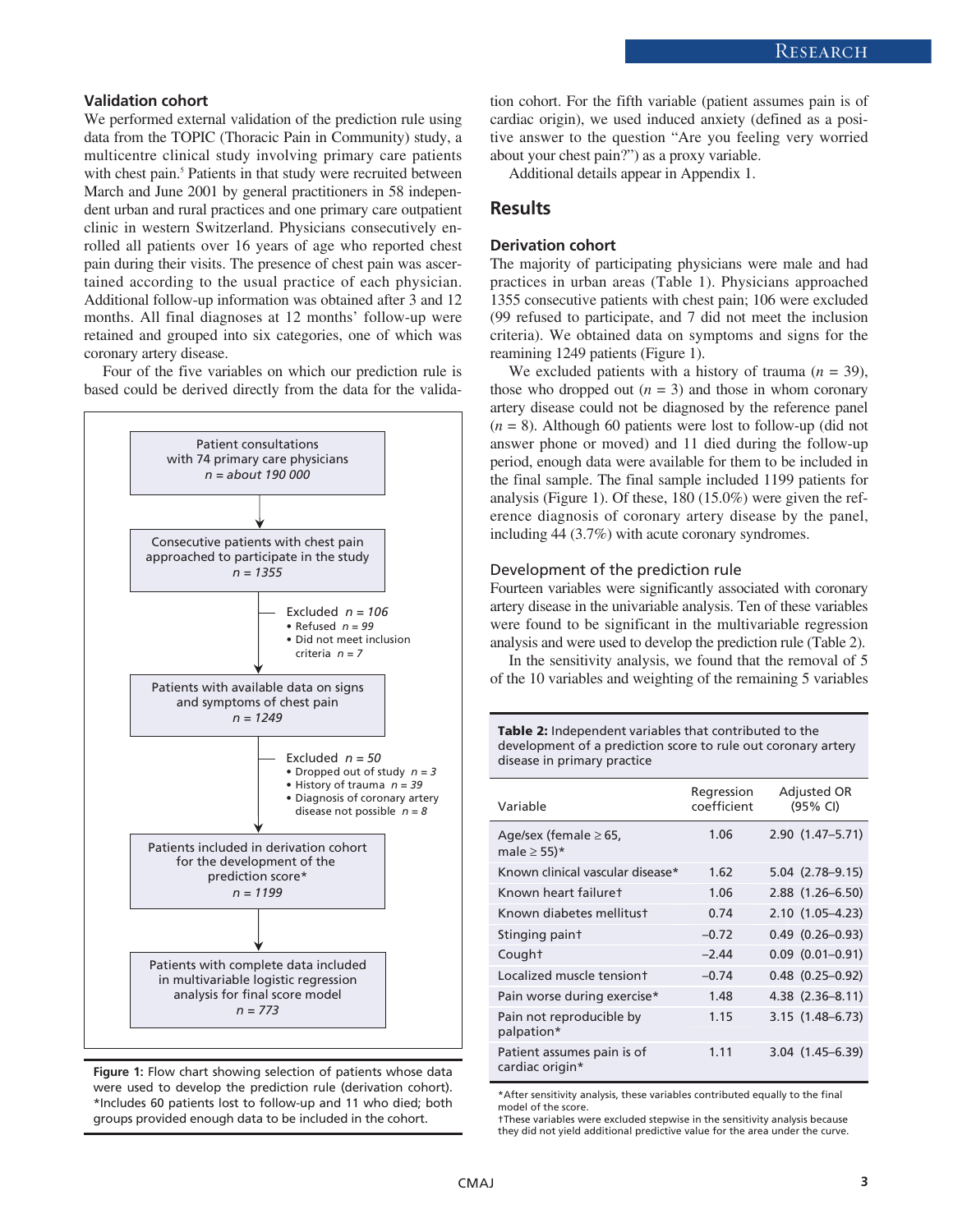**Table 3:** Components of the prediction rule used to determine the presence or absence of coronary artery disease in patients with chest pain in primary care

| Component                                  | Assigned points |
|--------------------------------------------|-----------------|
| Age/sex (female $\geq$ 65, male $\geq$ 55) |                 |
| Known clinical vascular disease*           |                 |
| Pain worse during exercise                 |                 |
| Pain not reproducible by palpation         |                 |
| Patient assumes pain is of cardiac origin  |                 |

\*Coronary artery disease, occlusive vascular disease or cerebrovascular disease.

affected the area under the curve only minimally. The area under the curve of the 24 other, more complicated, score models ranged from 0.87 to 0.89.

The final prediction rule contained five determinants and ranged from 0 to 5 points (Table 3).

#### Goodness of fit

When applied to the patients in the derivation cohort, the area under the curve (Figure 2) was 0.87 (95% CI 0.83–0.91).

Table 4 shows the number of patients with complete data who did and did not have coronary artery disease for each score value. For a cut-off value of 3 (positive result 3– 5 points, negative result  $\leq$  2 points), the score had a sensitivity of 86.4% (95% CI 78.5%–91.7%), a specificity of 75.2% (95% CI 71.8%–78.3%), a positive predictive value of 34.9% (95% CI 29.3%–40.9%), a negative predictive value of 97.3% (95% CI 95.5%–98.4%) and a false-negative rate of 2.7%. Additional details about the sensitivity analysis of the reference standard, replacement of missing values and internal validation through bootstrapping appear in Appendix 2 (available at www.cmaj.ca/cgi/content/full /cmaj.100212/DC1).

#### **Validation cohort**

The validation cohort comprised 672 patients with chest pain (mean age 55 years); 66 (9.8%) were new patients to the practice (Table 1).<sup>5,17</sup> A total of 85 patients (12.6%) had coronary artery disease, including 10 (1.5%) with acute coronary syndromes.

#### Goodness of fit

When applied to the validation cohort, our preduction rule showed consistent results. The area under the curve (Figure 2) was 0.90 (95% CI 0.87–0.93). Estimates of the diagnostic accuracy of three different cut-off values of the prediction rule are shown in Table 5. The use of a lower cut-off value of 1 or 2 (positive result 1–5 points or 2–5 points) maximized sensitivity up to 100%, albeit with a significant drop in specificity. A cut-off value of 3 (positive result 3–5 points) was associated with the best overall discrimination, with a sensitivity of 87.1% (95% CI 79.9%–94.2%), a specificity of 80.8% (95% CI 77.6%–83.9%) and a negative predictive value of 97.7% (95% CI 96.4%–99.1%).



**Figure 2:** Sensitivity and specificity analysis (receiver operating characteristic curves) for the performance of the prediction rule in detecting coronary artery disease in primary care at various cut-off points in the derivation and validation cohorts. In the derivation cohort, the area under the curve was 0.87 (95% confidence interval [CI] 0.83–0.91). For the validation cohort, the area under the curve was 0.90 (95% CI 0.87–0.93). Higher values for the area under the curve indicate better overall performance.

#### **Interpretation**

Using data from 1199 patients who presented with chest pain to 74 primary care physicians in Germany (derivation cohort), we developed a prediction rule as a diagnostic aid for primary care physicians to rule out coronary artery disease in patients presenting with chest pain. The rule consists of five determinants (age/sex, known clinical vascular disease, patient assumes pain is of cardiac origin, pain worse during exercise and pain not reproducible by palpation) that can be easily identified during clinical consultation. When applied to a validation cohort of patients with chest pain in 58 primary care practices in Switzerland, we found that a cut-off value of 3 (positive result 3–5 points, negative result  $\leq 2$  points) had the best overall discrimination, with a sensitivity of 87.1% (95% CI 79.9%–94.2%) and a specificity of 80.8% (95% CI 77.6%–83.9%).

The main purpose of the prediction rule is to offer primary care physicians an effective tool to rule out coronary artery disease in patients at low risk with sufficient confidence. This always involves a clinical trade-off: avoiding over- investigation on the one hand while ensuring that very few people with cardiac-related chest pain are sent home with false reassurance. With a cut-off value of 2 (positive result 2–5 points, negative result  $\leq 1$  point), the prediction rule had a high sensitivity (98.8%) for ruling out coronary artery disease, albeit with the above mentioned trade-off. A cut-off value of 3 (positive result 3–5 points) provided the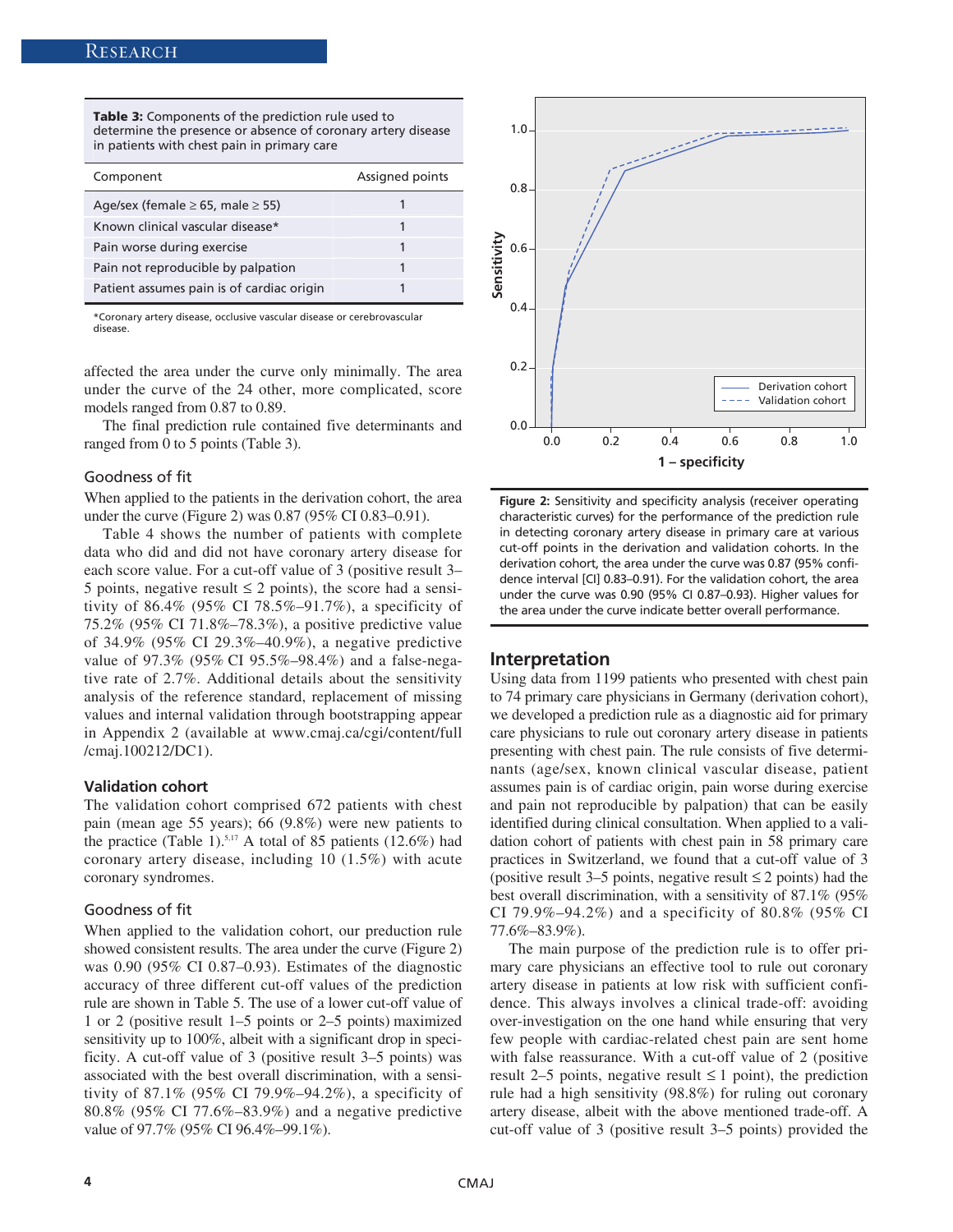#### Research

**Table 4:** Number of patients with and without coronary artery disease for each score value

|               | Derivation cohort<br>$n = 773*$ |                                    | Validation cohort<br>$n = 672$  |                                    |  |
|---------------|---------------------------------|------------------------------------|---------------------------------|------------------------------------|--|
| Score         | With coronary<br>artery disease | Without coronary<br>artery disease | With coronary<br>artery disease | Without coronary<br>artery disease |  |
| 5             | 21                              | 3                                  | 9                               |                                    |  |
| 4             | 28                              | 29                                 | 36                              | 23                                 |  |
| 3             | 40                              | 134                                | 29                              | 89                                 |  |
| $\mathcal{P}$ | 12                              | 232                                | 10                              | 204                                |  |
|               | 1                               | 188                                | 1                               | 223                                |  |
| $\Omega$      |                                 | 84                                 | $\Omega$                        | 47                                 |  |
| Total         | 103                             | 670                                | 85                              | 587                                |  |

\*Excludes 476 patients who had missing values in one or more of the five variables measured by the prediction rule.

best overall discrimination. With a sensitivity of 87.1%, this value would mean that about one in seven people with cardiac-related chest pain would be missed. However, because primary care physicians work in a low-prevalence setting, only 2% of patients presenting with chest pain would initially be classified wrongly as negative. Applying a strategy of "watchful waiting" would still allow for a diagnosis of coronary artery disease at a later point.

Three patients (0.6%) with acute coronary syndromes in the derivation cohort and two (0.4%) in the validation cohort had a false-negative result at the cut-off value of 3 points. At first glance, this might be a reason for concern. Given that chronic coronary artery disease is much more prevalent than acute disease, our analysis is dominated by subacute or chronic presentations; therefore, the reliability of results might be higher in patients with chronic disease. In acute emergency situations, vital signs and symptoms should also be taken into account.

Another clinical prediction rule to identify coronary artery disease in primary care has been developed. However, external validation showed a noticeable drop in the area under the curve when applied to our data.<sup>17</sup> Scores developed in emergency departments include a broad range of different variables, including age, sex, risk factors and pain characteris-

tics.12,21–24 One study determined the usefulness of pain reproduced by palpation of the chest wall for defining low-risk patients.<sup>11</sup> However, most of these studies used other reference diagnoses such as acute coronary syndromes, and all were performed in a setting where the prevalence of coronary artery disease is much higher than that in a primary care setting.1,16,25 Sox and colleagues developed a logistic function for chest pain in a secondary care setting to estimate the probability of coronary artery disease.<sup>14</sup> Like our score, theirs also contained age, pain during exertion and history of myocardial infarction as variables. However, when applied to a low-prevalence setting, there was a strong reduction in the predictive power of their score.

Previous reviews could not define an important role for signs and symptoms in general in the diagnosis of coronary artery disease and acute coronary syndromes.8–10 Among the individual variables that were evaluated, age and history of prior myocardial infarction were effective for diagnosing typical angina (coronary artery disease),<sup>9</sup> and the absence of chest-wall tenderness on palpation was effective for diagnosing acute coronary syndromes.<sup>8,10</sup> The variable "patient assumes pain is of cardiac origin" was not used in other studies and therefore remains a unique variable in our study population.

#### **Strengths and limitations**

The diagnostic tests we evaluated had been chosen according to the results of an exploratory analysis of primary care physicians' practice.26 Our study procedures ensured recruitment of consecutive patients from a large number of urban and rural practices. An independent reference panel reviewed the diagnostic data, and we performed external validation of the prediction rule using data from a patient cohort derived from a similar setting, albeit in the context of a different country and health care system.18,20 Therefore, this phase III diagnostic study followed a clearly defined design, and its results should have immediate relevance for clinical practice.<sup>27,28</sup>

| Table 5: Measures of diagnostic accuracy of three cut-off values of prediction score for coronary artery disease in validation cohort |                            |                            |                                          |                                          |                                             |                                                |
|---------------------------------------------------------------------------------------------------------------------------------------|----------------------------|----------------------------|------------------------------------------|------------------------------------------|---------------------------------------------|------------------------------------------------|
| Cut-off value                                                                                                                         | Sensitivity,<br>% (95% CI) | Specificity,<br>% (95% CI) | Positive<br>likelihood ratio<br>(95% CI) | Negative<br>likelihood ratio<br>(95% CI) | Positive<br>predictive value,<br>% (95% CI) | Negative<br>predictive value,<br>$% (95\% CI)$ |
| 1 (positive 1–5 points,                                                                                                               | 100.0                      | 8.0                        | 1.09                                     | 0.00                                     | 13.6                                        | 100.0                                          |
| negative 0 points)                                                                                                                    | $(96.5 - 100.0)$           | $(5.8 - 10.2)$             | $(1.06 - 1.11)$                          | $(0.00 - 0.25)$                          | $(10.9 - 16.3)$                             | $(96.5 - 100.0)$                               |
| 2 (positive 2–5 points,                                                                                                               | 98.8                       | 46.0                       | 1.83                                     | 0.03                                     | 21.0                                        | 99.6                                           |
| $negative \leq 1 point$                                                                                                               | $(96.5 - 100.0)$           | $(42.0 - 50.0)$            | $(1.69 - 1.98)$                          | $(0.00 - 0.18)$                          | $(16.7 - 24.9)$                             | $(98.9 - 100.0)$                               |
| 3 (positive 3–5 points,                                                                                                               | 87.1                       | 80.8                       | 4.52                                     | 0.16                                     | 39.6                                        | 97.7                                           |
| $negative \leq 2 points$                                                                                                              | $(79.9 - 94.2)$            | $(77.6 - 83.9)$            | $(3.76 - 5.44)$                          | $(0.09 - 0.28)$                          | $(32.6 - 46.6)$                             | $(96.4 - 99.1)$                                |

Note: CI = confidence interval.